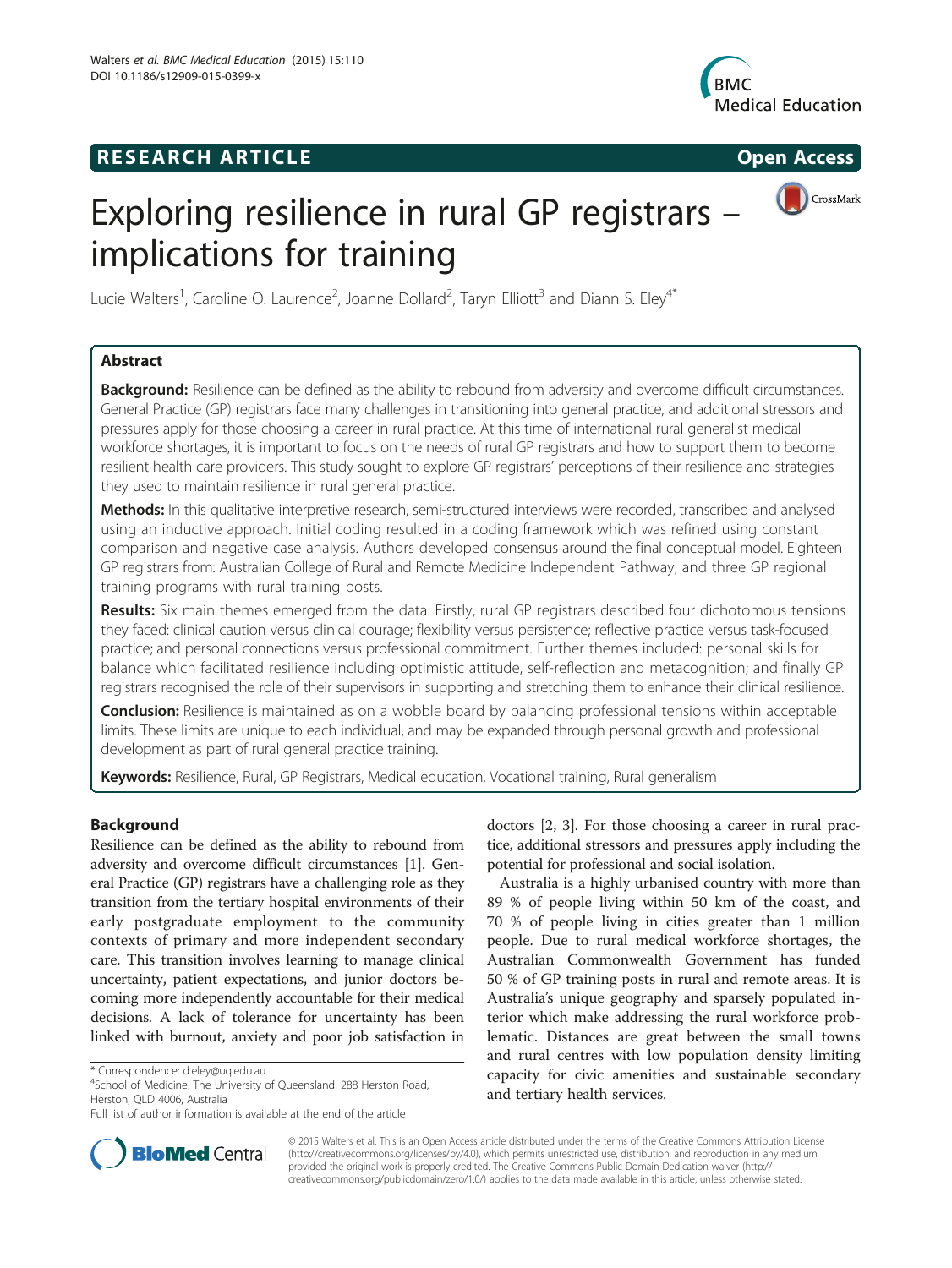It is important to study the resilience of rural GP registrars as rural training pathways are being developed and expanded in many countries to address rural medical workforce shortages [\[4](#page-6-0)–[7\]](#page-6-0). We have a social responsibility to GP registrars to ensure these pathways do not impact negatively on their wellbeing. At a practical level it is likely that GP registrars who are better able to manage the challenges of rural generalism will potentially have higher retention rates in rural practice, increasing the success of these training pathways [[8](#page-6-0)].

Two recent studies undertaken in Australia [\[2](#page-6-0), [9\]](#page-6-0) found moderately high resilience in GP registrars, however neither study explored how this cohort achieved or maintained their resilience. Effective resilience promoting strategies in the GP workforce have been demonstrated to include: accepting personal limitations; balancing and prioritising; and having positive personal and professional relationships [\[10\]](#page-6-0). Australian doctors working in challenging areas have also been demonstrated to have greater resilience when they: have deep respect for the people they service; engage intellectually with their clinical work; celebrate small gains in individual patient outcomes; and can control their work hours [[11](#page-6-0)]. The aims of this study were to explore GP registrars' perceptions of their resilience and strategies they used to maintain resilience.

#### Methods

As part of a larger study, GP registrars from the Australian College of Rural and Remote Medicine Independent pathway and three regional training providers funded by GPET completed self-report questionnaires on their personality and resilience [[9\]](#page-6-0). Participants were asked if they would consent to a follow-up interview. Ethics approval was obtained from Human Research Ethics Committees at The University of Queensland Medical [#2010001618], University of Adelaide [#H-047-2011] and Flinders University [#5134].

A semi-structured interview guide was developed de novo by the investigators. The interview guide covered several domains: including three questions about resilience the focus of this publication. These questions sought to explore registrars' perceptions of the stressors they faced, perceptions of their own resilience and strategies they used to maintain resilience in rural general practice training.

A purposive sample of GP registrars from the original cohort of 479 were invited to participate, representing the diversity of the group in terms of age, gender, country of origin, marital status, location of partner and resilience scores. Interviews were conducted either by telephone or face-to-face where possible. Interviews ranged from 28 to 64 min, were digitally recorded, transcribed verbatim, and entered into NVivo 10 (QSR International Pvt Ltd). Interviews and analysis continued until saturation of themes occurred.

Thematic analysis was conducted using a grounded theory approach where initial codes, categories and finally themes emerged from the data through an inductive approach. Constant comparison was used throughout coding, checking for similarities and differences between codes. Initial coding was performed by JD and TE. The coding framework was reviewed by the wider research team and critical discourse resulted in some adjustments to the coding framework. Coding was then completed by JD and TE. Rigour was maintained by having an audit trail for the analysis, conducting negative case analysis and regular review of coding to ensure consistency. All authors developed consensus around the final conceptual model which emerged from the data.

#### Results

Eighteen participants (labelled T1-T18 in order of interview) had a mean age of 37 years (range 26 to 62 years) and their mean resilience score was high compared to population norms (Table 1). Ten were male, 14 were Australian-born, eight had a rural origin, and 16 were married or partnered with half of the partners relocating to rural areas with the GP registrar.

Six main themes emerged from the data describing the GP registrars' experiences related to resilience and how they sought to manage them or build resilience. The themes included: i) tension between clinical caution versus clinical courage, ii) tension between persistence versus flexibility, iii) tension between reflective practice and task-focussed practice iv) tension between personal connections versus professional commitment; v) skills for balance, and finally vi) support versus stretching by supervisors (Table [2\)](#page-2-0).

**Table 1** Sample characteristics

| Demographic feature                   | Characteristics    | Participants   |
|---------------------------------------|--------------------|----------------|
| Gender                                | Male               | 10             |
|                                       | Female             | 8              |
| Age                                   | Mean year (range)  | $37(26-62)$    |
| Australian born                       | Yes                | 14             |
|                                       | <b>No</b>          | 4              |
| Rural origin of GP registrar          | Yes                | 8              |
|                                       | <b>No</b>          | 10             |
| Marital status                        | Married/partnered  | 16             |
|                                       | Single             | $\mathcal{P}$  |
| Partner living in rural location      | Yes                | 8              |
|                                       | <b>No</b>          | 8              |
| With GP registrar                     | N/A                | $\mathfrak{D}$ |
| Resilience Scale 26 item <sup>a</sup> | Mean score (range) | 154 (129–182)  |

<sup>a</sup>Population norms (Wagnild 2009). Very low 25-100, low 101-115, moderately low 116–130, moderately high 131–145, high 146–160, very high 161–182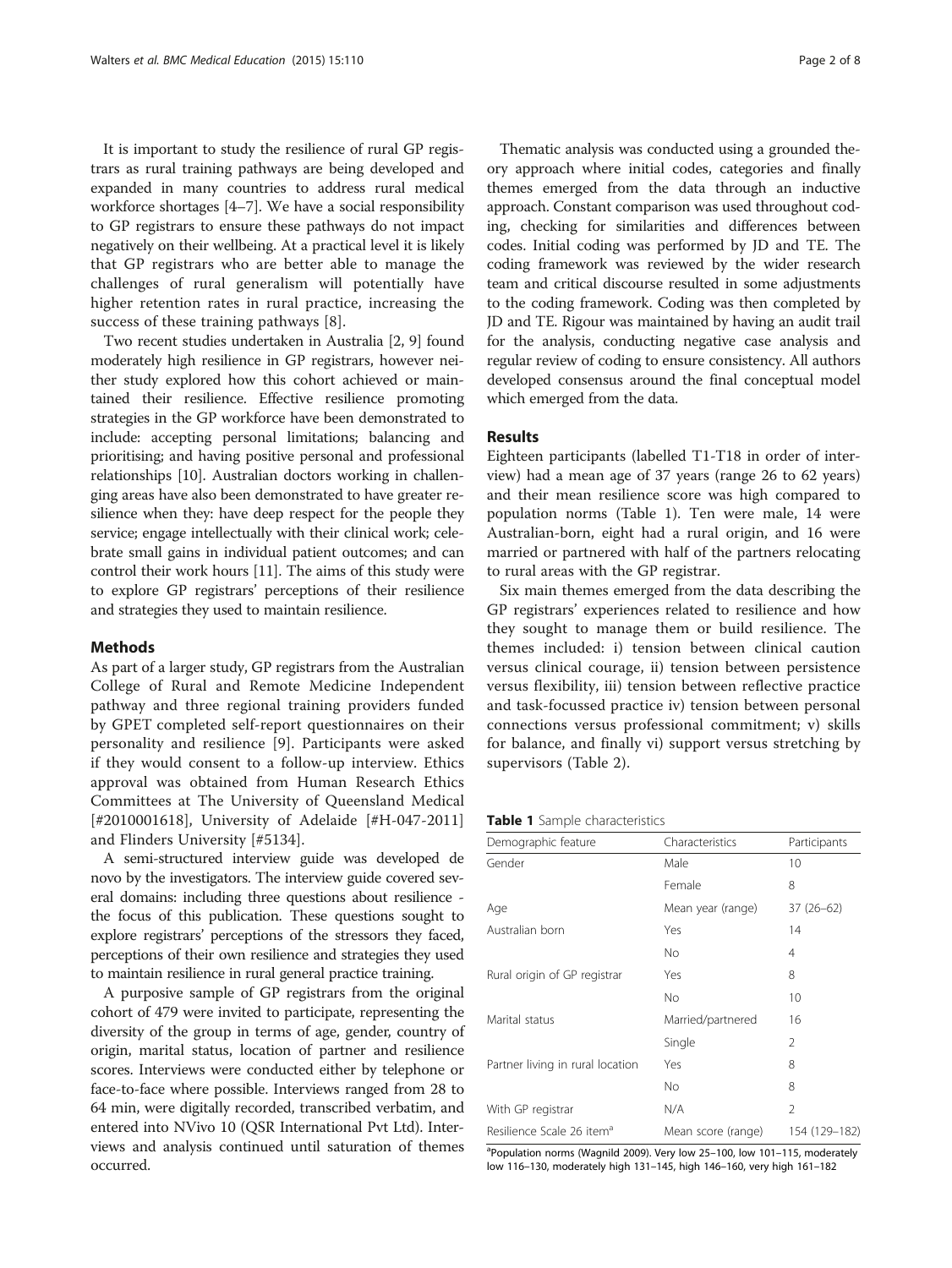#### <span id="page-2-0"></span>Table 2 Themes

| Theme                                                                | Description                                                                                                               | Quote                                                                                                                                                                                                                                                                                                                                                                                                                                      |
|----------------------------------------------------------------------|---------------------------------------------------------------------------------------------------------------------------|--------------------------------------------------------------------------------------------------------------------------------------------------------------------------------------------------------------------------------------------------------------------------------------------------------------------------------------------------------------------------------------------------------------------------------------------|
| Tension 1: Clinical caution<br>versus clinical courage               | To stay safely within one's current level of<br>professional efficacy or to use first principles and<br>cover 'red flags' | I learnt so much doing ICU. They said, 'oh, it's useless. There's no ICUs<br>out in the west'. I said, 'well, I wouldn't mind doing it anyway'. I tell<br>you what, its just been great. It teaches you how to deal with critically<br>ill people and that's what you need when you're going rural. T1                                                                                                                                     |
|                                                                      |                                                                                                                           | I think some people want everything to come to a neat conclusion<br>immediately, order a test, get a result, know the answer. I think that<br>you have to be happy to not always know what the answer is and<br>know that you may never know.T7                                                                                                                                                                                            |
|                                                                      |                                                                                                                           | You've basically got to step back, try and look at it from a broader<br>view from that and say, right I'll tackle this with the first principles,<br>you always revert to your first principles, you make sure that you've<br>got your red flags covered, your 'what ifs'. T18                                                                                                                                                             |
| Tension 2: Flexibility versus<br>persistence                         | To work persistently towards professional goals<br>while knowing when to re-evaluate and change<br>goals                  | So there you need to learn to just let things go. So you learn these<br>skills as time goes by" T16                                                                                                                                                                                                                                                                                                                                        |
|                                                                      |                                                                                                                           | If something goes wrong and you re-evaluate and go, well that didn't<br>work, but how are we going to get towards the goal? T5                                                                                                                                                                                                                                                                                                             |
| Tension 3: Reflective practice<br>versus task-focussed practice      | To reflect on own and other experiences while<br>getting the job done                                                     | Practical examples that would make you go into their shoes and feel<br>like, well, you know, this is something that is very very horrible. How<br>would I react if I was put in that situation? I'd probably break down.<br>But what is it about this person that I can learn from and develop<br>their strength, their inner strength to resist that kind of temptation of<br>being worse off than I think I would be?T2                  |
|                                                                      |                                                                                                                           | having that ability to pull your poker face out buys you a lot of<br>time and that you still then react to it appropriately later, but at the<br>time you don't have the luxury of doing that,  you kind of you do<br>what you have to do and at the end of the day you can sit down<br>and go, wow, that was kind of massive. In scenarios like that<br>everyone seems to talk, which is good because people automatically<br>do that. T4 |
| Tension 4: Personal<br>connections versus<br>professional commitment | To be sustained by others or to draw<br>meaningfulness from clinical work                                                 | I think really good family support has really helped me. Sometimes if<br>you have had a bad situation at work or sometimes you play it up to<br>more than what it is, talking to family, especially those who are in the<br>field and kind of understand how things tick I've found really helpful.<br>T <sub>10</sub>                                                                                                                     |
|                                                                      |                                                                                                                           | Well yeah the rural generalist program is one that really like and it<br>really suits me and in some ways you could say it was designed for<br>me and it's a small little hospital where you had open access for<br>the undifferentiated patients that presents with a problem and it's got<br>a significant emergency, significant outpatients segment. It's got<br>obstetrics and a huge indigenous population. It suited me.T8          |

GP registrars described medical training pressures including: coping with a new role, bureaucratic burdens, and occasional negative feedback. These training issues came on top of clinical pressures including: clinical uncertainty in the GP setting, and dealing with patient distress. GP registrars perceived on the whole that they were resilient however some registrars also acknowledged they were not as resilient as they ideally wanted. When considering the registrar responses, four primary tensions emerged from the data as dichotomous variables. Registrars described attempts to find middle ground, balancing these opposing tensions to maintain a sense of wellbeing.

#### Tension 1: Clinical caution versus clinical courage

GP registrars described experiencing a tension between clinical caution (where they deferred to others and constrained their scope of practice) and clinical courage

(where they took initiative and pushed boundaries to extend their clinical skills). Clinical caution was often motivated by feeling responsible to ensure quality of care within the registrars' current level of professional efficacy. One suggestion to build resilience for rural GPs was to develop, use and have confidence in clinical skills considered necessary for rural work, particularly when managing critically ill people. For one GP registrar, Intensive Care training assisted with developing confidence in emergency skills needed for rural areas. The down side of clinical caution was recognised as general practitioners becoming deskilled when acute patients were managed centrally by specialists. In juxtaposition to clinical caution, several rural GP registrars recognised their clinical resilience had developed further with exposure to clinical challenges in rural practice. Registrars described the need to be prepared for surprises in clinical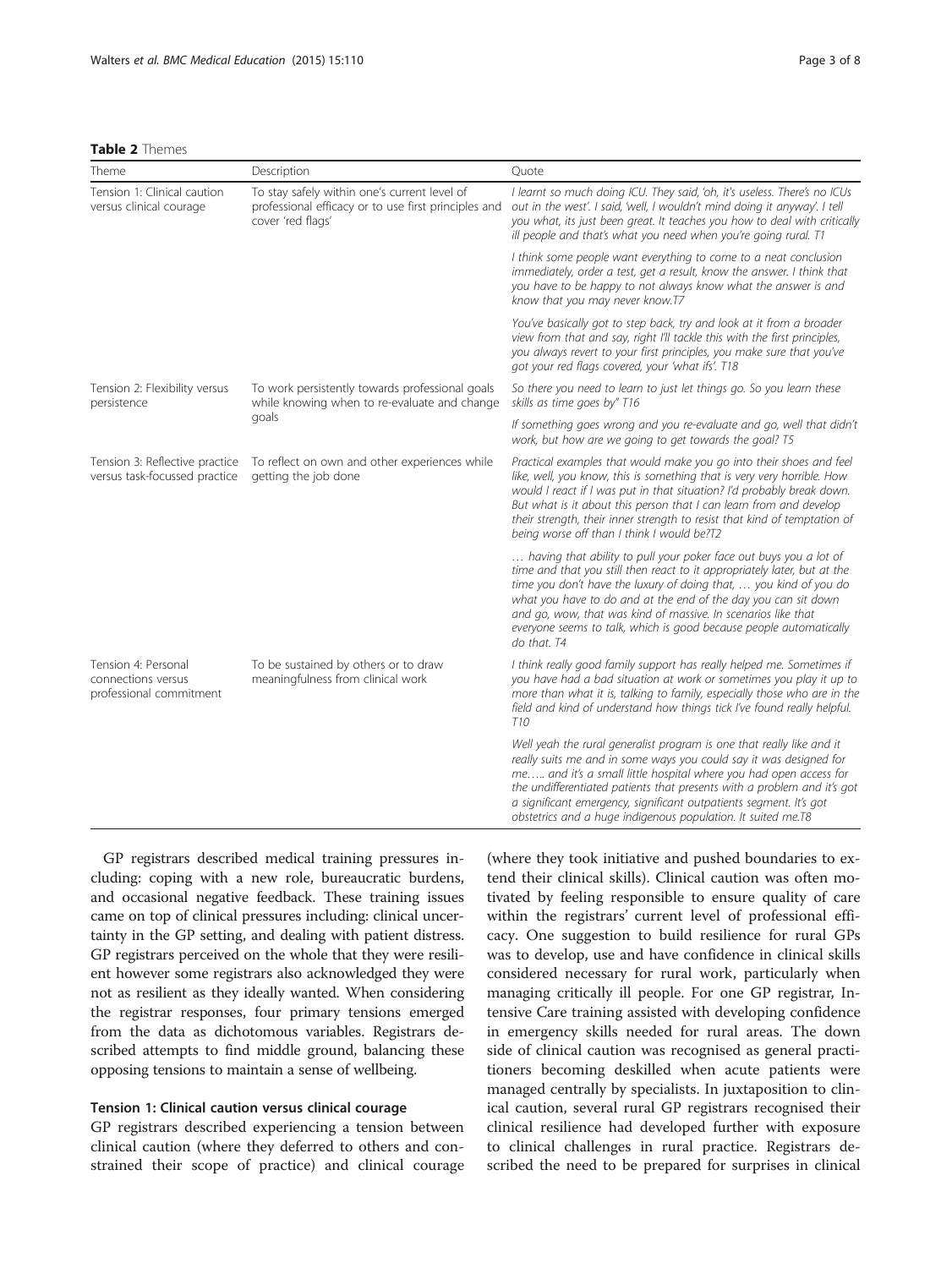situations and to learn from difficult situations. One interviewee described using cognitive strategies: looking at the clinical situation from a broader view using first principles and covering 'red flags'. Others described accessing collegial support provided within their practices when they felt it necessary to debrief after experiencing a challenging event and the capacity to telephone local specialists for advice in order to extend the clinical services they provided for their patients.

#### Tension 2: Flexibility versus persistence

Registrars reported that medical training requires considerable persistence. They also described dealing with setbacks and challenges by adopting a pragmatic stance while re-evaluating strategies and maintaining some flexibility was useful. Several registrars described situations where they had to change or 'let go' of strategies that did not work to reach their professional goals. Letting go was not easy to do. It was only after persisting hard to achieve a goal that registrars came to reassess the situation as futile and there was little point continuing their action. For example, one registrar [T14] described wanting to make changes in the health system for rural people with suicidal ideation but realised that despite her efforts she could not improve access to care and chose to accept the status quo in her short term placement. Another way of dealing with challenges was to set a time marker (for example, end of year) and then re-assess the situation. In that way, registrars described persistence, by giving the situation time, but also flexibility in knowing they would make a decision in the future. Another strategy was to simply have a break before dealing with the challenging circumstances again.

#### Tension 3: Reflective practice versus task-focussed practice

Registrars described two skills which they traded off one against the other: taking the time to reflect on experiences, and a pragmatic use of time focussed on completing the task at hand. Registrars recognised advantages of reflecting on their own experiences, and those of their patients and professional peers. For example walking in patients' shoes and reflecting on patient's lives, GP registrars described the potential for personal learning through practical examples of their patients' resilience. Reflecting also on situations where other GPs or registrars had "fallen apart", they described being able to determine what they needed to put in place to protect themselves in other challenging situations. In contrast to reflective practice, some registrars described strength from the ability to detach from the emotion of clinical events and get the job done. One registrar would "pull your poker face" [T4] during challenging events, deferring reflective practice until later. Using black humour was reported to relieve tension in very stressful situations. This

detachment however was also seen as a potential weakness. It was felt important to identify one's emotions after a challenging situation ("am I angry, am I sad, am I frustrated") [T4], suggesting that emotion should be "dealt with" on the day it happens.

## Tension 4: Personal connections versus professional commitment

GP registrars in this study prioritized work-life balance. GP registrars identified that surrounding themselves with family and friends for personal support and encouragement helped them maintain resilience. This was particularly important when coping with challenging situations at work or when they felt they were struggling personally. Resilience was challenged when rural registrars lived away from immediate family. When managing an ongoing challenging situation, these registrars could maintain resilience by scheduling ahead activities that made them feel good, for example visiting family in the city. On the other hand GP registrars described the personal rewards of professional commitment including setting goals and prioritizing time and energy towards reaching those goals. This focus gave GP registrars an opportunity to acknowledge their achievements, before setting other goals. Resilience was strengthened by success and by taking the opportunity to re-assess professional goals when they were challenged, including setting limits around workload and work demands (for example on call hours).

Rural GP registrars identified several personal skills which supported their clinical resilience, in addition to recognising the role of their supervisors (Table [3](#page-4-0)).

## Skills for balance

Registrars described improved resilience with good selfcare including: sufficient sleep, exercise and leisure activity to balance out the demands of professional life. Registrars identified several internal processes which supported resilience by enabling them to balance the tensions described above: an optimistic attitude; self-reflection and meta-cognition. Registrars who reported being strongly positive about their work frequently described the meaningful nature of caring for a community. It was reported as important to recognise when resilience was getting low and then to identify stressors that challenged resilience. Self-reflection was also recognised as a powerful tool to identify one's capacity for resilience and to learn and grow from experiencing adversity. Registrars suggested that reflecting upon challenging experiences helped identify their personal capacity and allowed them to be realistic about workloads and responsibilities. Registrars described seeking to step back and view the situation from afar and put mental structures in place to manage stressors. Examples of these metacognition techniques given included: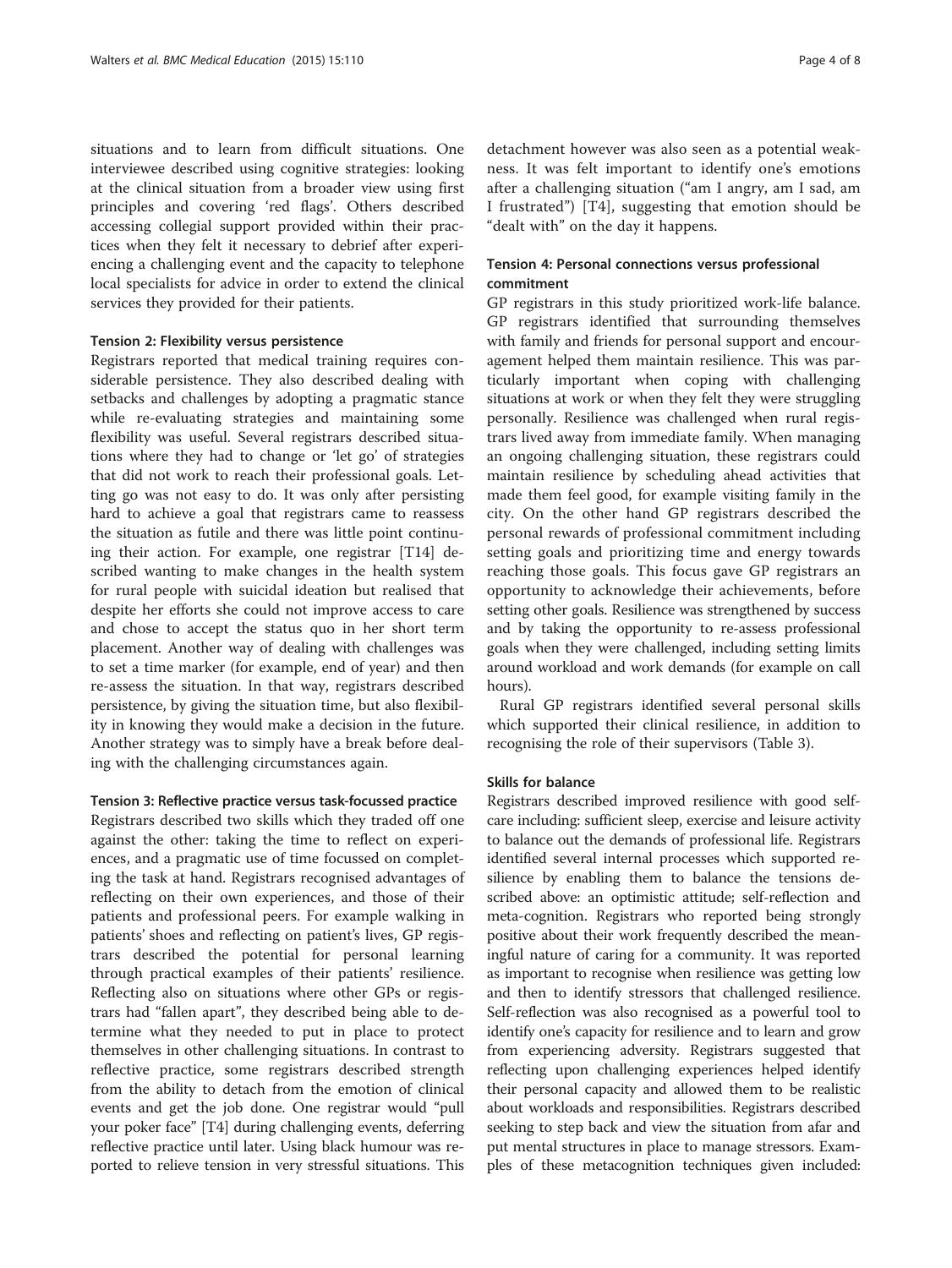<span id="page-4-0"></span>Table 3 Resolving the tensions

| Theme                                | Description                                                                       | Ouote                                                                                                                                                                                                                                                                        |
|--------------------------------------|-----------------------------------------------------------------------------------|------------------------------------------------------------------------------------------------------------------------------------------------------------------------------------------------------------------------------------------------------------------------------|
|                                      | Meaningfulness                                                                    | Yeah. So I suppose GP is the cradle to grave care. That's what I like. I like the continuity<br>of care and I like knowing the community, which is a general practice kind of thing. T7                                                                                      |
| Personal skills for<br>balance       | Self reflection for capacity to be resilient                                      | allow resilience to be lived and then reflection on those experiences can allow.<br>resilience to be recognised. T8                                                                                                                                                          |
|                                      | Optimistic attitude                                                               | The confidence to do it was important. I think one of those kinds of attributes would<br>be just maybe self confidence and trust and belief that it will work. T2                                                                                                            |
| Supervisor support<br>and stretching | Clinician supervisors take an active role in<br>supporting and pushing registrars | To teach resilience you put people in those positions where they have a lot of<br>responsibility but you give them the support.  if you were there and you don't know<br>what to do then you can get a hold of somebody who does know what to do and<br>who will come in. T3 |

breaking life up into managing a day at a time so they do not get overwhelmed by the big picture, not catastrophizing about problems; and reframing difficult situations as temporary.

#### Supervisor support and stretching

Registrars new to rural areas reported facing challenges without their usual professional and personal supports. While the tensions outlined above describe what issues GP registrars were managing in order to have resilience, this theme describes how GP supervisors engaged in supporting the registrars. Having support was recognised as important to build resilience in rural practice and registrars described the value of: backup clinical support at work; professional mentorship (included debriefing/talking to others) and social support in rural settings (help in developing registrars' local personal networks). One registrar [T5] suggested that "rural practice life coaches" could help build resilience, by advice on goal setting and managing setbacks. In contrast it was acknowledged that exposure to challenging experiences and 'not having things easy' (in medical practice, and in life in general), plays an important role in personal learning of how to cope with those experiences. Being thrown 'in the deep end' was discussed in relation to scenario-based training. Confidence and resilience were developed by practicing difficult or complex clinical skills.

## **Discussion**

Resilience is a continuous dynamic process of dampening the impact of challenges and learning from them to maintain or improve wellbeing. In this study, GP registrars reported they were resilient, basing their judgement on having dealt with challenging situations in the past. This belief is reflected in this sample's high mean score on the Resilience Scale which corresponded to mean scores in the larger study from which this sample is drawn [\[9](#page-6-0), [12](#page-6-0)]. The study sample included a high number of older GP registrars as doctors on the ACRRM Independent Pathway tend to be more experienced clinicians.

Age and being partnered are factors known to have a positive correlation with resilience scores [[13](#page-6-0)]. Although we have not been able to find evidence in the literature linking resilience with retention of rural GPs, it is not unreasonable to assume a relationship between these factors as there is clear evidence of the reverse – that burnout correlates with high intention to leave rural practice [\[14\]](#page-6-0).

This paper found a number of themes which provide a conceptual model of resilience in rural Australian GP registrars (Fig. [1\)](#page-5-0). The registrars in this study described four discrete tensions which they juggle in order to maintain balance in their professional life. Resilience is maintained while these tensions remain within acceptable limits. This study found that the balance between tensions is unique to each individual, and that the acceptable limits for each tension can be expanded through personal learning. The authors conceptualised this as each registrar having their own individual resilience 'wobble-board' which they need to maintain in balance using their personal skills with the assistance of support and stretching from others. The stability of the board can be increased with experience as registrars can tolerate greater variations in tensions. It is likely that this model is generalizable internationally in rural GP training contexts. The tensions experienced by rural GP registrars may not be unique to the rural context, and so this model may be further generalizable to urban general practice training programs.

The tension between clinical caution and clinical courage has been eluded to previously in the literature with traditional tertiary hospital medical training enculturating junior doctors to respect senior specialists in a hierarchical system to the potential detriment of their clinical initiative [\[13\]](#page-6-0). This 'learned helplessness' has been recognised as a disincentive to recruitment to rural practice [\[15](#page-7-0)]. Intolerance of clinical uncertainty has previously been demonstrated to be associated with burnout in Australian GP registrars while concern for bad outcomes correlated more strongly for doctors dealing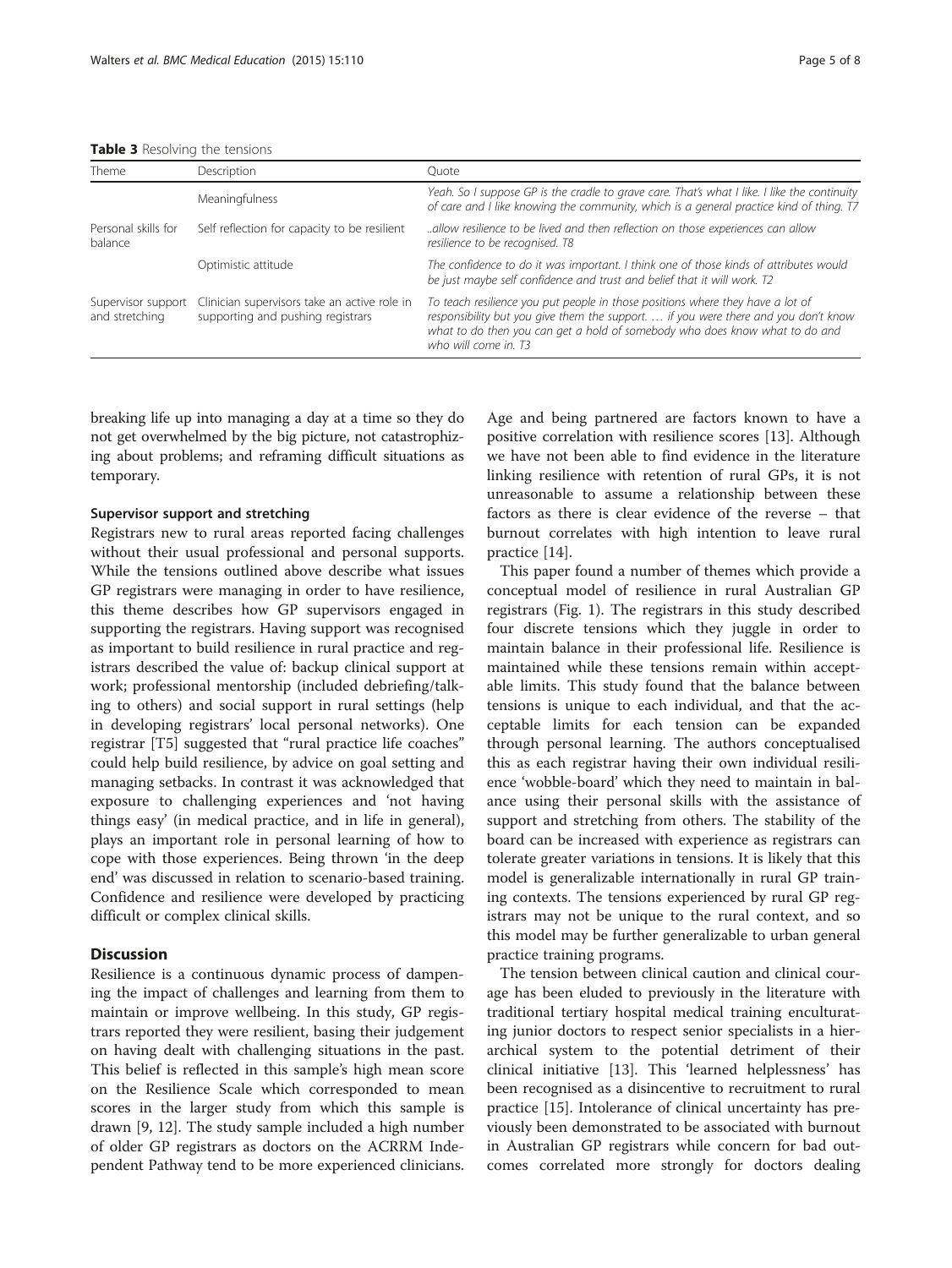<span id="page-5-0"></span>

primarily with emergency presentations [[2](#page-6-0), [3](#page-6-0)]. Clinical courage, recognises that evidence-based medicine is frequently context void and that rural and remote practice seeks to balance this with clinical uncertainties of patient-centred care where the likelihood of adverse outcomes are undetermined [\[16\]](#page-7-0). Medical educators have proposed that resilience could be facilitated by supporting registrars to embrace challenging clinical situations as opportunities for growth [\[2](#page-6-0), [17\]](#page-7-0). Certainly higher novelty seeking and lower harm avoidance personality attributes are more common in GPs engaged in rural practice [[18\]](#page-7-0). This study demonstrates that balancing clinical caution with clinical courage is a key dynamic in determining resilience of rural registrars.

Balancing persistence with flexibility was found to affect rural GP registrar resilience in this study. Certainly both rural and urban Australian general practitioners have significantly higher mean levels of persistence in comparison to population norms [\[18](#page-7-0), [19\]](#page-7-0). Importantly persistence in rural doctors has been shown to correlate with resilience [\[9](#page-6-0)]. In contrast to this finding, resilience in experienced German physicians has been linked to the capacity to recognise when change was necessary [[20](#page-7-0)]. Perhaps recognising the negative outcomes of unfettered persistence, Longenecker has previously proposed resilience of rural doctors-in-training may be improved through incorporating the pursuit of adaptability into rural training curricula [[17](#page-7-0)].

Reflective practice and clinician empathy are attributes worth cultivating in GP registrars as they can protect against burnout and positively correlate with improved patient outcomes [[2,](#page-6-0) [21\]](#page-7-0). However empathy is complex in rural areas where overlapping relationships in rural communities often result in blurred therapeutic boundaries between caregivers, patients and families [[22](#page-7-0)]. Detachment, particularly task-focussed practice, may allow registrars to manage themselves in traumatic clinical situations [\[23](#page-7-0)]. Task-focussed practice may also assist resilience through conscious management of proximity and professional boundaries in the patient—doctor relationships [[20](#page-7-0), [24](#page-7-0)]. GP training organisations have a responsibility to mentor registrars to develop adaptive strategies to become reflective practitioners and empathise with their patients while managing complex relationships in different spheres of community.

GP registrars in this study prioritized balance between their personal connections and professional commitment. Achieving work-life balance has previously been demonstrated to be a significant source of stress for GP registrars [[25](#page-7-0)]. Resilience has long been recognised to be improved through meaningful personal connections and resilience in doctors is no exception [\[1,](#page-6-0) [20\]](#page-7-0). Secure attachments allow individuals to set future goals operating from a secure base [\[1](#page-6-0), [26](#page-7-0)]. Work commitments and focus on career goals can constrain personal connections for early career doctors, however resilience is also improved by the personal meaning through patient care and the value registrars place on their clinical role [\[2](#page-6-0), [10, 11](#page-6-0), [20\]](#page-7-0). We recommend that GP training organisations have a role in mentoring registrars to engender a strong sense of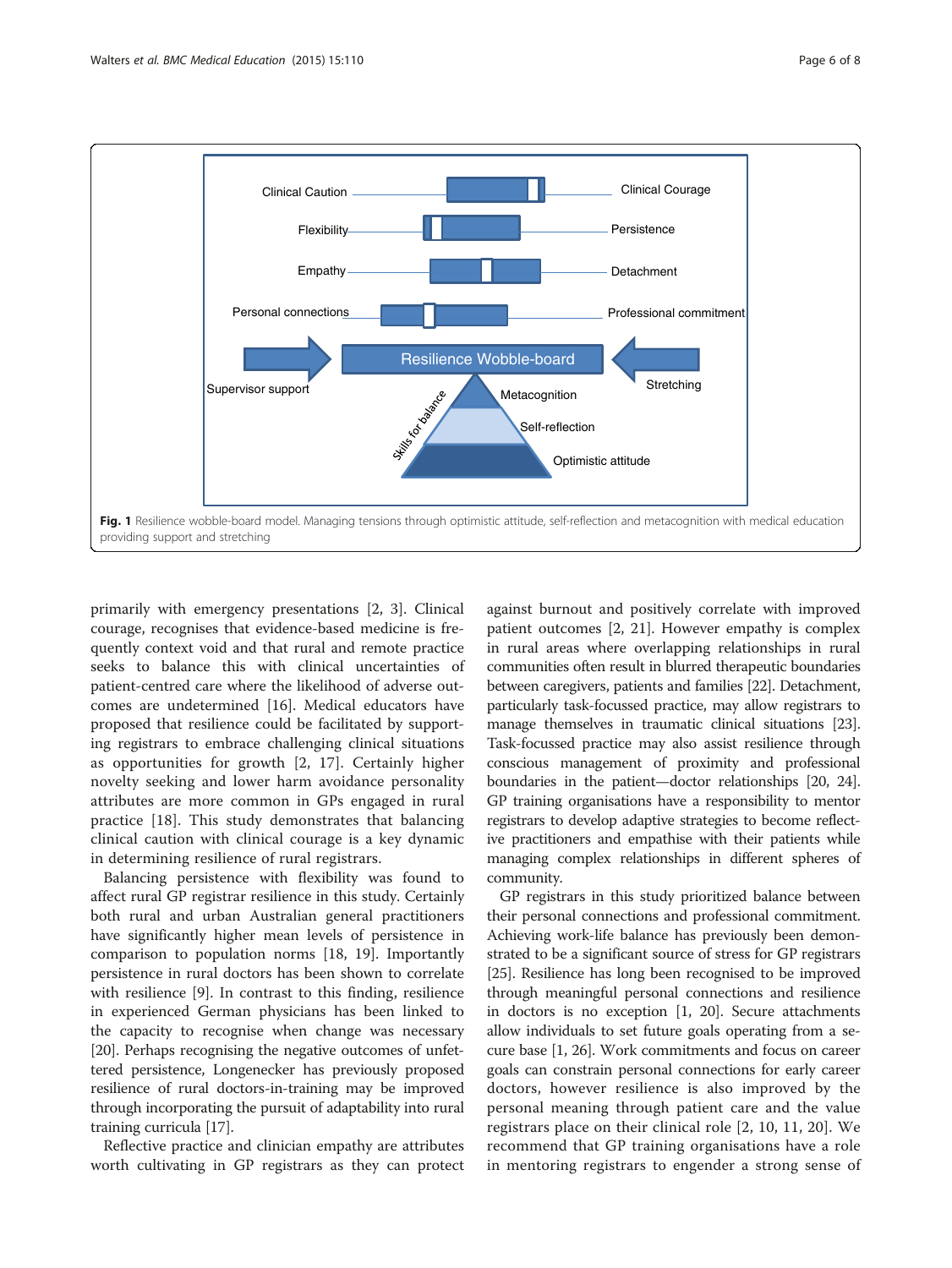<span id="page-6-0"></span>professional identity and intellectual engagement in rural practice, while developing boundaries around work in order to invest in mutually supporting personal relationships outside medicine [11, [27](#page-7-0)].

Our study findings concur with previous studies which indicate GP registrars with high resilience accessed professional and personal supports to deal with challenges [[20, 28](#page-7-0)]. This study also demonstrated that individuals can be stretched by supervisors to expand their limits of comfort at managing the key tensions. This finding is consistent with Mezirow's Transformative Learning Theory which recognises that taking people to their 'edge of knowing' can result in growth, where adult learners also have the autonomy to adapt and an effective peer group to provide support [\[29\]](#page-7-0).

Registrars reported that their ability to manage clinical tensions in rural GP training was dependent on them having or acquiring skills for balance including: an optimistic attitude, self-reflection skills and metacognition. Resilience has been previously linked to a positive attitude towards life, hope and a psychological sense of mastery [1, [30](#page-7-0)]. Optimism can be learned through modelling and cognitive behavioural techniques, and sense of mastery develops as a learners gain experience in rural practice [[31\]](#page-7-0). Resilience is enhanced in doctors who have personal reflexivity skills [[20, 32\]](#page-7-0). Longernecker's paper indicates that GP training should prioritise the development of self-reflection as "a skill and a habit" [[17](#page-7-0)].

#### Limitations

The study has some methodological limitations. All study participants were currently working in rural practice and so it is not clear if the study findings are unique to rural general practice. Participants self-selected which may bias the sample towards those who are resilient. However, this bias more likely benefits the findings when developing a theoretical framework to describe the development of resilience in GP registrars. GP registrars may have given socially desirable responses and it may be unrealistic to expect GP registrars to fully consider resilience within the time given in the interview.

## Conclusion

The clinical resilience wobble-board provides a model for developing and maintaining a stable resilient base to manage professional and personal challenges in rural GP registrars. Building and maintaining this resilience base requires a balance between: clinical caution and courage, personal flexibility and persistence; reflective practice and taskfocused practice and work life balance. Educators should formally assist GP registrars to recognise and reflect on these tensions with an optimistic attitude and enhance their metacognition skills to face these challenges and extend resilience as a core competency for rural GP training.

#### Competing interests

This paper is part of an Australian Research Council linkage funded research project between GP Regional Training Providers, the Australian College of Rural and Remote Medicine (ACRRM) and universities, led by University of Queensland. Lucie Walters is currently President of ACRRM. For some time during the period of data collection and analysis for this study, Caroline Laurence and Taryn Elliott worked for Adelaide to Outback.

#### Authors' contributions

DS and JD preformed the interviews. JD and TE completed the initial and selective coding of the data. LW and JD wrote the first draft of results and discussion. All authors contributed to the research design, analysis and interpretation of results and to writing and final approval of the paper

#### Acknowledgements

The authors acknowledge members of the research team: Robyn Synnott, C Robert Cloninger, David Wilkinson, Scott Kitchener, Janice Bell, Timothy Kelly, Iain Hill, Jane Harte, and Kim Madison.

This study was supported by an Australian Research Council Grant LP110102082.

#### Author details

<sup>1</sup> Flinders University Rural Clinical School, PO Box 3570, Mount Gambier, SA, Australia. <sup>2</sup>Discipline of General Practice, The University of Adelaide, Adelaide, SA 5005, Australia. <sup>3</sup>Adelaide to Outback GP Training Program, 183 Melbourne Street, North Adelaide, SA 5006, Australia. <sup>4</sup>School of Medicine, The University of Queensland, 288 Herston Road, Herston, QLD 4006, Australia.

#### Received: 5 October 2014 Accepted: 19 June 2015 Published online: 02 July 2015

#### References

- 1. Carver CS. Resilience and thriving: Issues, models, and linkages. J Soc Issues. 1998;54(2):245–66.
- 2. Cooke GPE, Doust J, Steele M. A survey of resilience, burnout, and tolerance of uncertainty in Australian general practice registrars. BMC Med Educ. 2013;13. doi[:10.1186/1472-6920-13-2\):2](http://dx.doi.org/10.1186/1472-6920-13-2):2).
- 3. Kuhn G, Goldberg R, Compton S. Tolerance for uncertainty, burnout, and satisfaction with the career of emergency medicine. Ann Emerg Med. 2009;54(1):106–13. e6.
- 4. Campbell DG, Greacen JH, Giddings PH, Skinner LP. Regionalisation of general practice training—are we meeting the needs of rural Australia? Med J Aust. 2011;194(11):S71.
- 5. O'Regan A, Culhane A, Dunne C, Griffin M, Meagher D, McGrath D, et al. Towards vertical integration in general practice education: literature review and discussion paper. Ir J Med Sci. 2013;182(3):319–24.
- 6. Cleland J, Johnston P, Walker L, Needham G. Attracting healthcare professionals to remote and rural medicine: learning from doctors in training in the north of Scotland. Med Teach. 2012;34(7):e476–82.
- 7. Strasser R, Hogenbirk JC, Minore B, Marsh DC, Berry S, Mccready WG, et al. Transforming health professional education through social accountability: Canada's Northern Ontario School of Medicine. Med Teach. 2013;35(6):490–6.
- 8. Robinson M, Slaney G. Choice or chance! The influence of decentralised training on GP retention in the Bogong region of Victoria and New South Wales. Rural Remote Health. 2013;13(2):2231.
- 9. Eley D, Cloninger C, Walters L, Laurence C, Synnott R, Wilkinson D. The relationship between resilience and personality traits in doctors: implications for enhancing well being. PeerJ. 2013;1:e216.
- 10. Jensen PM, Trollope-Kumar K, Waters H, Everson J. Building physician resilience. Can Fam Physician. 2008;54(5):722–9.
- 11. Stevenson A, Phillips C, Anderson J. Resilience among doctors who work in challenging areas: a qualitative study. Br J Gen Pract. 2011. doi:[10.3399/bjgp11X583182](http://dx.doi.org/10.3399/bjgp11X583182).
- 12. Wagnild G. A review of the resilience scale. J Nurs Meas. 2009;17(2):105–13.
- 13. Gordon J, Markham P, Lipworth W, Kerridge I, Little M. The dual nature of medical enculturation in postgraduate medical training and practice. Med Educ. 2012;46(9):894–902.
- 14. Pit S, Hansen V. Factors influencing early retirement intentions in Australian rural general practitioners. Occup Med. 2014;64(4):297–304.